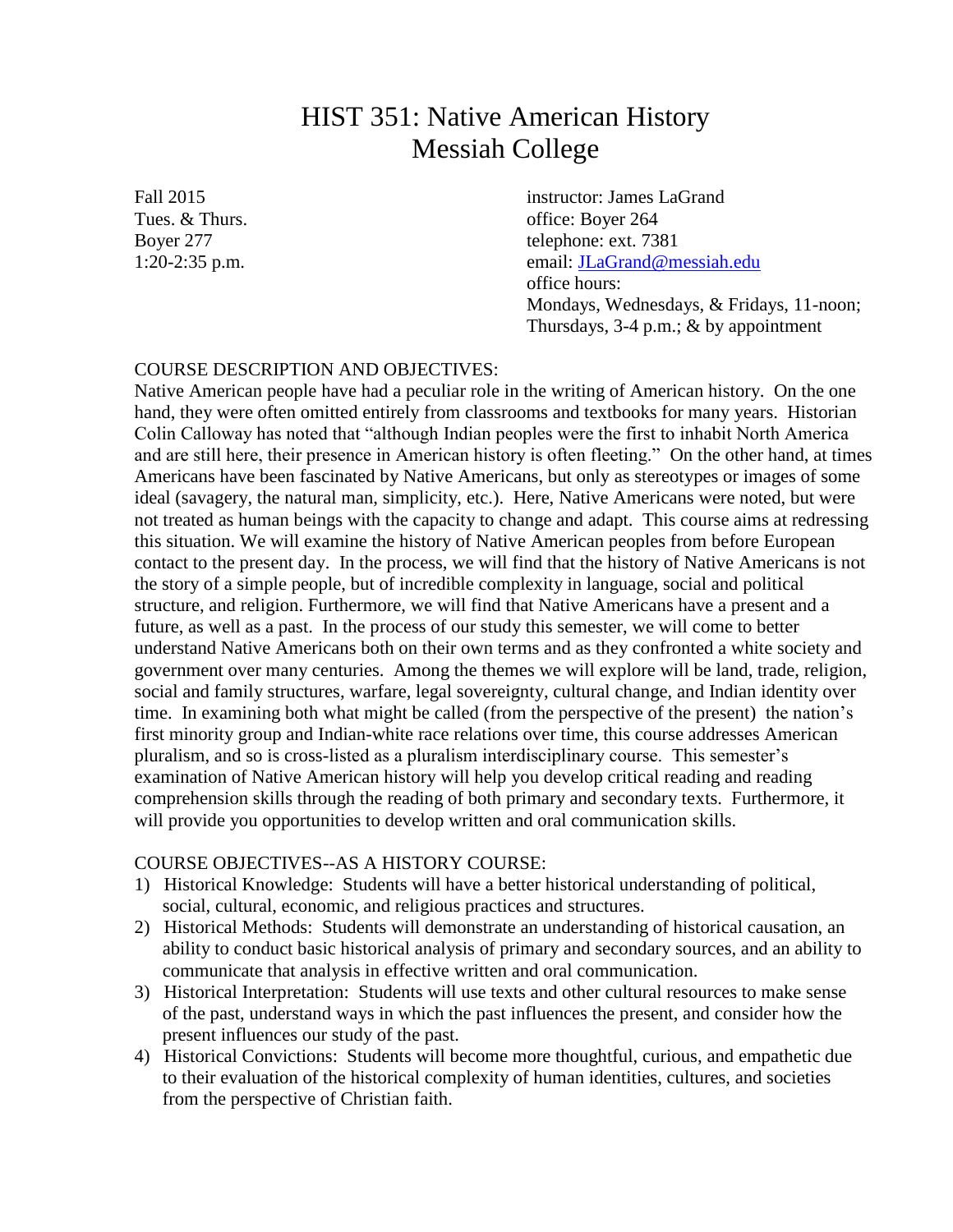## COURSE OBJECTIVES--AS A PLURALISM COURSE:

- 1) To help students understand contemporary issues that arise out of the pluralism of race, ethnicity, social class, gender, and religion.
- 2) To help students examine contemporary society from diverse viewpoints and, through these, to increase self-knowledge.
- 3) To help students explain some of the effects of inequality, prejudice, and discrimination.
- 4) To help students articulate and practice an informed and faithful Christian response to diversity.

# REQUIRED READINGS--BOOKS FOR PURCHASE IN BOOKSTORE:

- Calloway, Colin G., ed. *First Peoples: A Documentary Survey of American Indian History.* Bedford/St. Martin's, 2011 (4th ed). ISBN: 978-0312653620.
- Fisher, Linford D. *The Indian Great Awakening: Religion and the Shaping of Native Cultures in Early America.* Oxford University Press, 2014. ISBN: 978-0199376445.
- Utley, Robert M. *Sitting Bull: The Life and Times of an American Patriot.* Holt, 2008. ISBN: 978-0805088304.
- LaGrand, James B. *Indian Metropolis: Native Americans in Chicago, 1945-75.* University of Illinois Press, 2005. ISBN: 978-0252072963.

### REQUIRED READINGS--ARTICLES:

- Edmunds, R. David. "Native Americans, New Voices: American Indian History, 1895-1995," *American Historical Review* 100 (June 1995). Available online via Academic Search Complete.
- Hoxie, Frederick E. "'Thinking Like an Indian': Exploring American Indian Views of American History," *Reviews in American History* 29 (March 2001). Available online via JStor.
- Blackhawk, Ned. "Look How Far We've Come: How American Indian History Changed the Study of American History in the 1990s," *OAH Magazine of History* 19 (November 2005). Available online via Academic Search Complete.
- Deloria, Philip J. "Thinking about Self in a Family Way," *The Journal of American History* 89 (June 2002): 25-29. Available via Academic Search Complete.
- Deloria, Philip J. "Three Lives, Two Rivers," *Rikkyo American Studies* 32 (March 2010): 103- 128.<https://www.rikkyo.ac.jp/research/laboratory/IAS/ras/32/deloria.pdf>

#### REQUIREMENTS:

Read all required books and articles listed above.

Write two exams.

Take several unannounced quizzes.

- Write 2 essays of 4-6 double-spaced pages on 2 of the 3 monographs we'll read (Fisher, Utley, LaGrand).
- Write 2 primary source analyses.

Give a presentation as part of a group on a contemporary issue among American Indian people. Participate regularly in class discussions.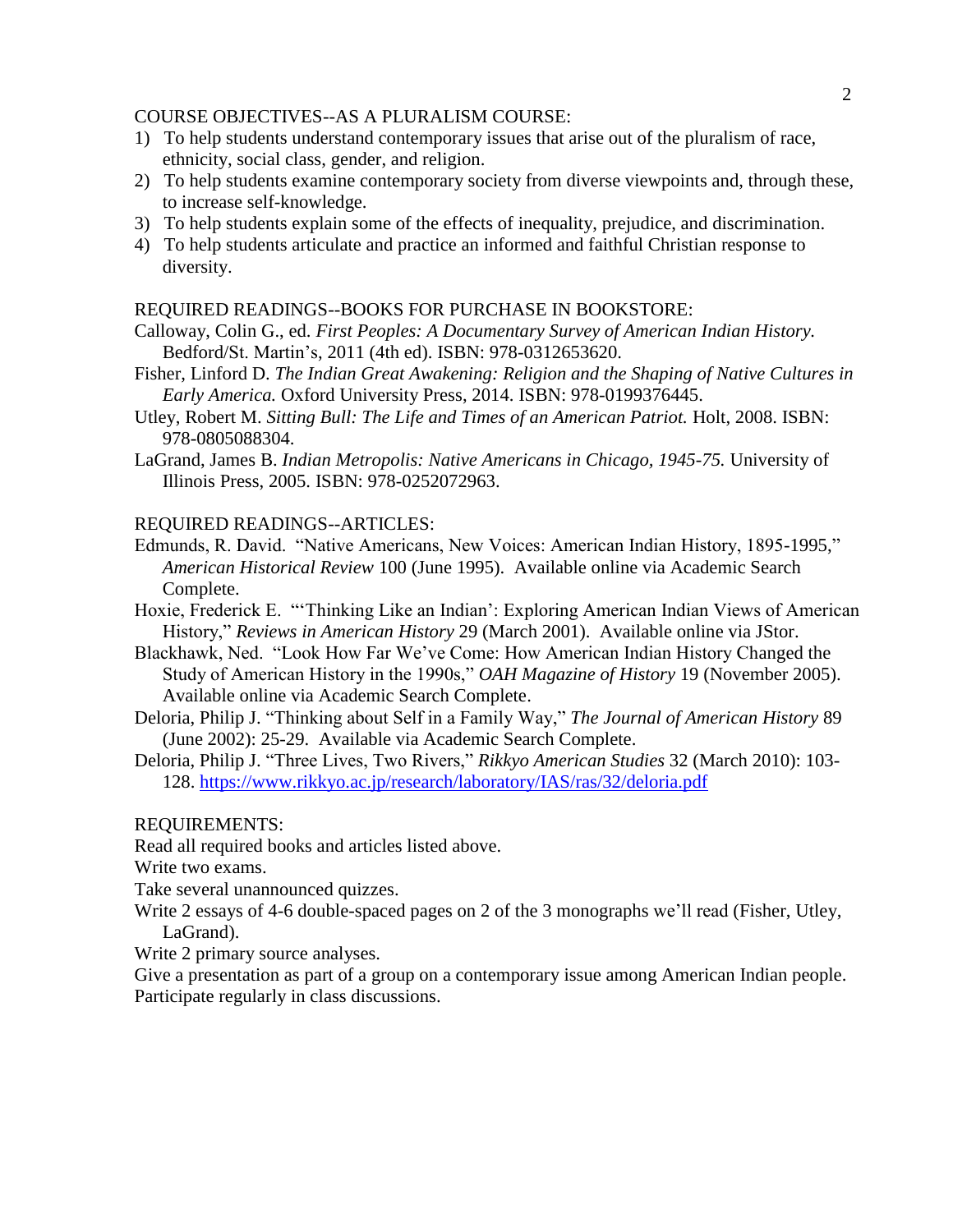#### STANDARD OF EVALUATION:

The final grade for the course will be derived as follows:

| $exam \#1$                               | 20% |
|------------------------------------------|-----|
| $exam$ #2                                | 30% |
| quizzes                                  | 10% |
| essays(2)                                | 20% |
| primary source analyses (2)              | 10% |
| participation and group presentation 10% |     |

## EXAMS:

You will write two exams for this course: a midterm and a final. The midterm exam will have two sections: ID and essay. The first section will ask you to identify and give the significance of several terms from the first half of the course. These might be names, places, organizations, pieces of legislation, etc. In identifying these terms, play the role of the journalist who always answers the five "W" questions: who, what, when, where, and why. After you have identified the term, explain its significance--where it fits in or contributes to major themes covered in the course. IDs need not be more than a few sentences, but they should not be merely a series of disjoined notes or phrases. Make sure you write in complete, grammatical sentences in all your work for this course, including IDs. The second section of the exam will ask you to write an essay on a major theme from the first half of the course. Make sure that you answer this question completely. Your essay should be well-organized, persuasive, and draw on materials from all the different facets of the course--lectures, readings, and class discussions--for examples and evidence. The final exam--in addition to having an ID section and an essay on the second half of the course--will also have a third section which will ask you to write an essay on a theme that spans the entire course from beginning to end. This final cumulative essay will ask you to think about the course as a whole. Make-up exams will be offered only under extraordinary circumstances (i.e. to students with a note from the dean or a physician).

#### QUIZZES:

Several unscheduled quizzes covering assigned readings will be given throughout the semester. Make-up quizzes will not be offered; instead, your lowest quiz grade will be dropped in arriving at your total quiz score.

#### ESSAYS:

You will write two essays of 4-6 pages over the course of the semester on two of the three monographs (Merrell, Utley, LaGrand). Use the questions below to guide the writing of them. Feel free to expand on the questions given or to begin on a different but related matter. In other words, do not feel constrained by the questions provided. Frame your essays around issues and ideas that you think important and interesting. Yet you should not avoid the questions provided, as they help you address some of the more important issues raised in the work you will do this semester. In their finished form, your essays should contain prose that is both grammatical and persuasive. In other words, make sure they are both well-written and well-thought-out. Also, your essays should make specific references to the text being discussed when appropriate.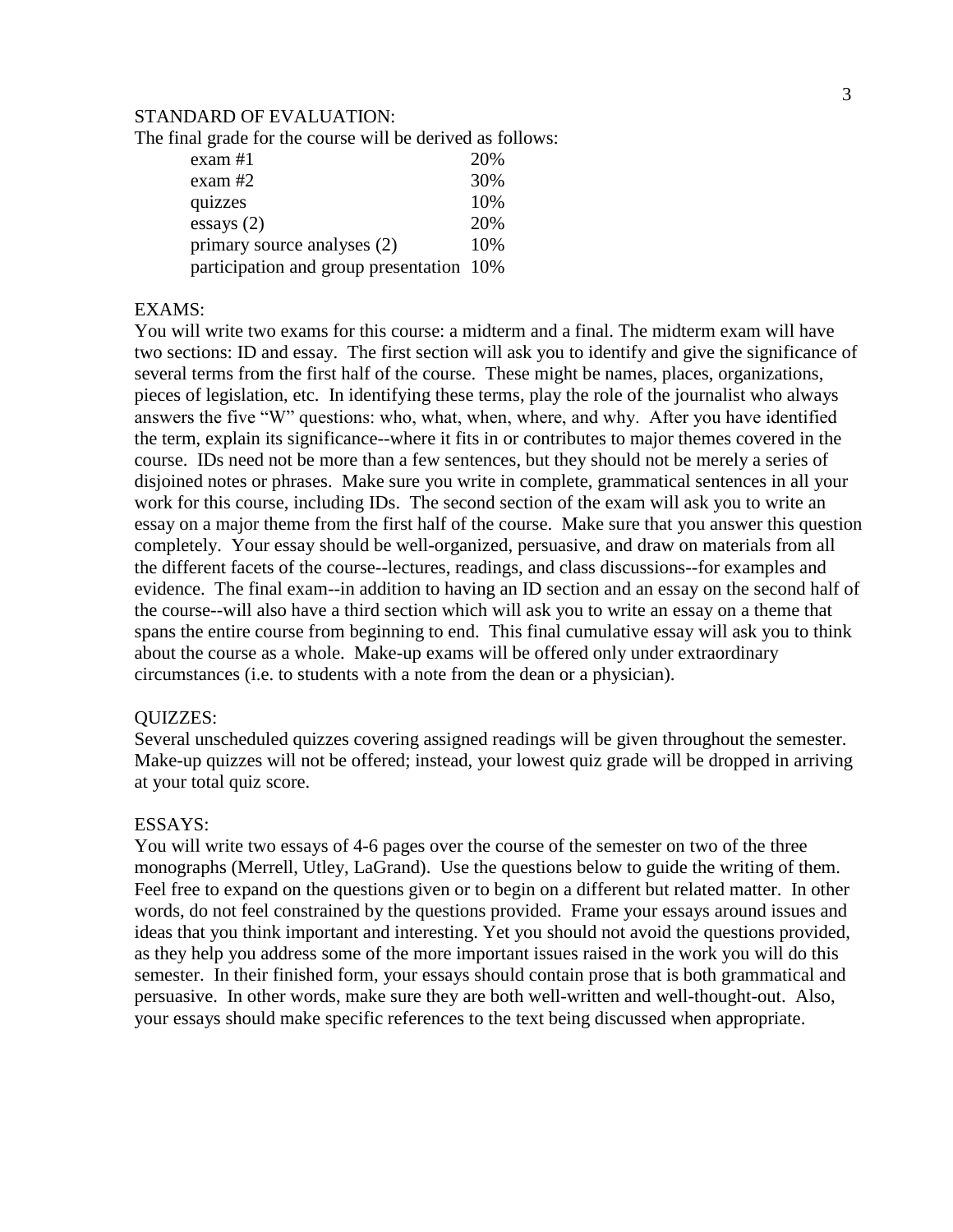Assignment for essay on Fisher, due Tues., Sept. 29, in class:

For thousands of years, people have been grappling with the question, "What is a Christian?" There have been a range of answers to this question -- focusing on beliefs, doctrines, behaviors, identity, and family or communal belonging, among other things. What does Fisher's book contribute to this question?

Assignment for essay on Utley, due Thurs., Nov. 5, in class:

What kind of leader was Sitting Bull? Was he more successful or unsuccessful? What do we learn about the challenges that American Indian people in the late 19th century faced through examining Sitting Bull's life story?

Assignment for essay on LaGrand, due Tues., Dec. 1, in class:

Does this book seem to suggest that the phenomenon of American Indian urbanization should be understood as more successful or unsuccessful in the final analysis? Do you agree with the book's assessment of this?

#### PRIMARY SOURCE ANALYSES:

Select two primary sources from the list below--one from the first column and one from the second column--and write a 1-2 page primary source analysis on each. Your primary source analyses should address some of the following questions: What led the author to write this text? What was the context for the writing of this text? Who was the audience the author hoped to reach with this text? What did the author hope his or her text would achieve? What rhetorical and logical strategies does the author use to try to sway his or her audience? Do you believe that this text is successful in what it set out to do? Why or why not?

| Calloway, pp. 369-384 (treaty councils)                                                       |
|-----------------------------------------------------------------------------------------------|
| due Tues., Oct. 27, in class                                                                  |
|                                                                                               |
| Calloway, pp. 385-396 (Chief Joseph)<br>due Thurs., Nov. 5, in class                          |
|                                                                                               |
| Calloway, pp. 448-454 (Merrill Gates)<br>due Thurs., Nov. 12, in class                        |
|                                                                                               |
| Calloway, pp. 457-469 (Luther Standing Bear)<br>and Zitkala-Sa) due Thurs., Nov. 12, in class |
|                                                                                               |
| Calloway, pp. 529-531 (Clyde Warrior)<br>due Tues., Nov. 24, in class                         |
|                                                                                               |
|                                                                                               |
|                                                                                               |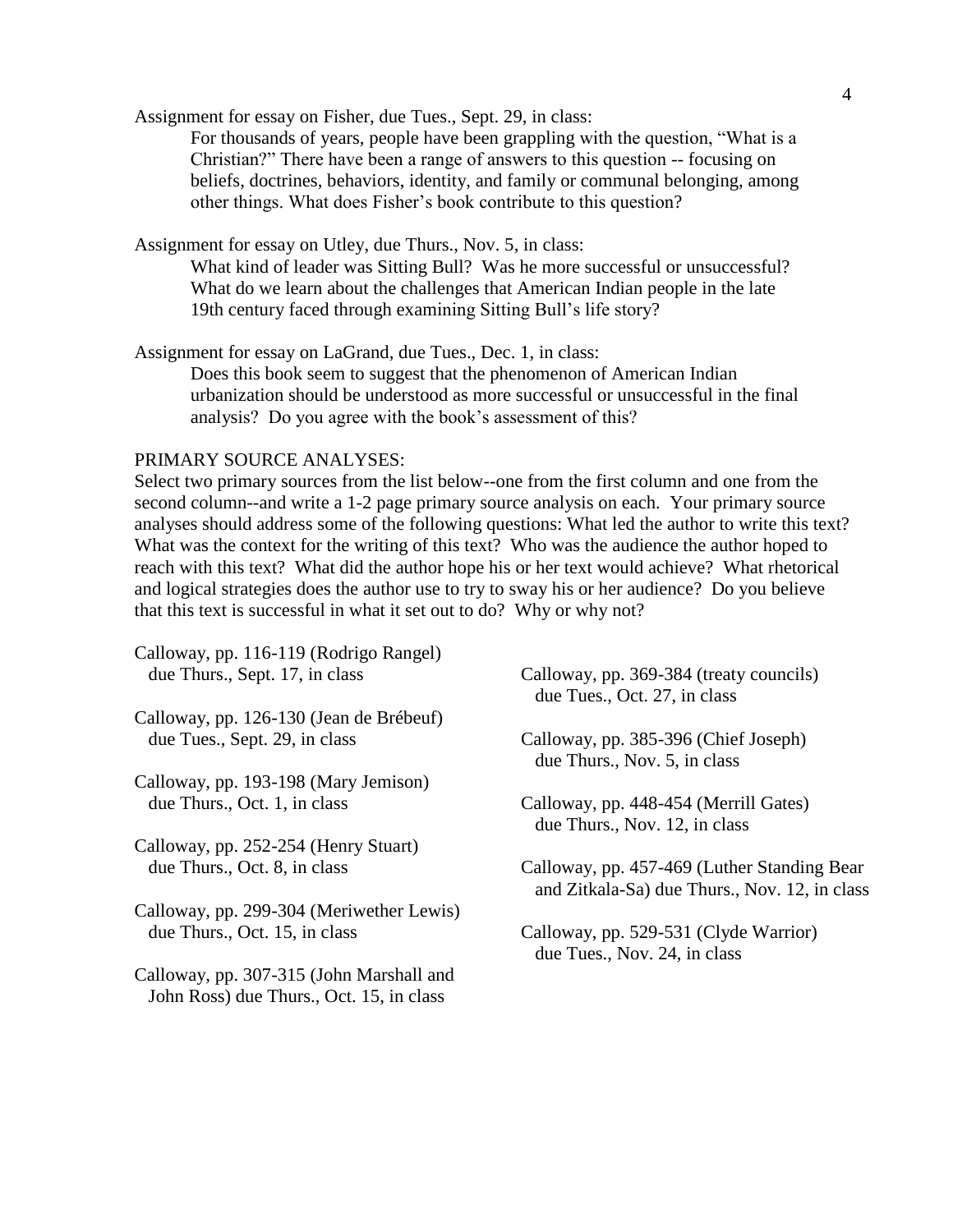#### GROUP PRESENTATION:

On Dec. 3, 8, & 11, groups of students will give a presentation on a theme in contemporary American Indian life. The following is a partial list of possible topics for this project:

American Indian religion and religious freedom tribal government today American Indian identity and blood quantum repatriation of American Indian artifacts and remains American Indian land, water, & mineral rights American Indian gaming (casinos) American Indian mascots and nicknames American Indian hunting and fishing rights American Indian poverty BIA policy today American Indian education American Indian health (incl. alcoholism)

#### PARTICIPATION:

It goes without saying that you must attend class regularly in order to participate. You are expected to attend every class meeting. Beyond this minimal participation in the class (which will earn you only a minimal participation grade), you can gain participation points by regularly asking or answering questions, and by responding to readings and lectures when given the opportunity.

# NOTE ON ELECTRONIC DEVICES AND CLASSROOM COURTESY:

Electronic devices can be a source for both good and ill in education. On the one hand, the proliferation of the internet and portable computers have made vast amounts of information available to more people at more places in more places. The operating hours of libraries and archives no longer pose a barrier to study and research. This is certainly a good thing. On the other hand, the proliferation of electronic devices has also produced what some have called the "problem of divided attention." Although some people can truly and effectively multi-task, many others find themselves permanently distracted by ringtones, twitter feeds, incoming emails, and the like. And since a class such as ours is a community that hopefully cares about our neighbor's opportunity to learn as well as our own, this problem of divided attention is not just an individual problem, but a corporate one, as well. As a result, I'd ask that you observe the following classroom rules out of courtesy both for your classmates and for me.

- Regarding cell phones: Please turn off your cell phone before coming into the classroom. Do not answer the phone or text during class. If you are expecting a very important call, please put your phone on vibrate (silent), and let me know about the situation before class begins.
- Regarding laptop computers: You are welcome to bring your computer to lecture to take notes and to seminar to take notes and access online readings, but while in lecture and seminar, please use your computer only for purposes related to this course. Do not use computers for entertainment (i.e. surfing, gaming, chatting, messaging, emailing, etc.) during class. If you use your computer to take notes, please email them to me following class.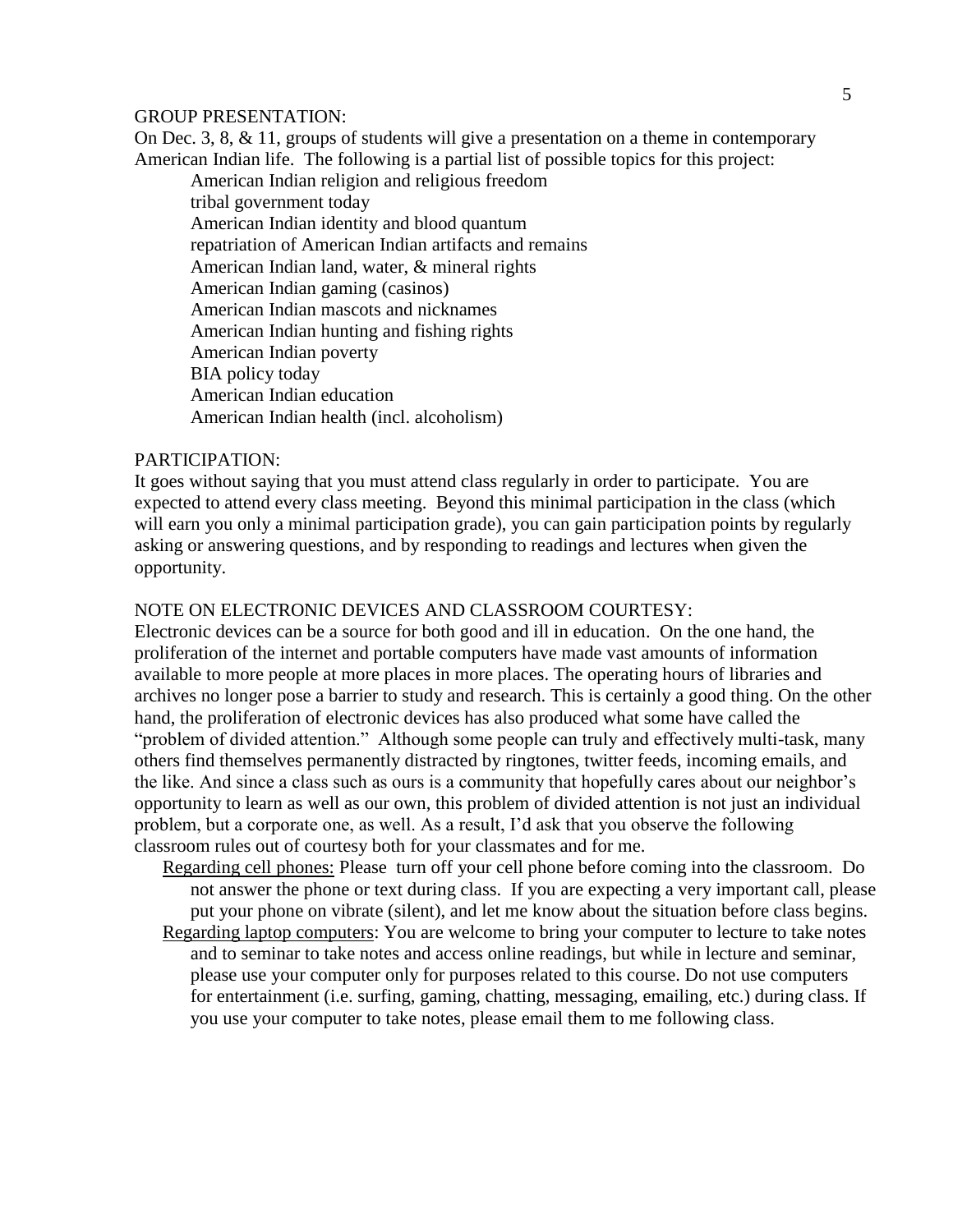#### 6

#### NOTE ON ACADEMIC INTEGRITY:

Personal integrity is a behavioral expectation for all members of the Messiah community: administration, faculty, staff, and students. Violations of academic integrity are not consistent with the community standards of Messiah College. These violations include:

- Plagiarism: Submitting as one's own work part or all of any assignment (oral or written) which is copied, paraphrased, or purchased from another source, including on-line sources, without the proper acknowledgment of that source. Examples: failing to cite a reference, failing to use quotation marks where appropriate, misrepresenting another's work as your own, etc.
- Cheating: Attempting to use or using unauthorized material or study aids for personal assistance in examinations or other academic work. Examples: using a cheat sheet, altering a graded exam, looking at a peer's exam, having someone else take the exam for you, using any kind of electronic device, communicating via email, IM, or text messaging during an exam, etc.
- Fabrication: Submitting altered or contrived information in any academic exercise. Examples: falsifying sources and/or data, etc.
- Misrepresentation of Academic Records: Tampering with any portion of a student's record. Example: forging a signature on a registration form or change of grade form on paper or via electronic means.
- Facilitating Academic Dishonesty: Helping another individual violate this policy. Examples: working together on an assignment where collaboration is not allowed, doing work for another student, allowing one's own work to be copied.
- Unfair Advantage: Attempting to gain advantage over fellow students in an academic exercise. Examples: lying about the need for an extension on a paper, destroying or removing library materials, having someone else participate in your place, etc.

Penalties for Violations of the Academic Integrity Policy - A faculty member may exercise broad discretion when responding to violations of the Academic Integrity Policy. The range of responses may include failure of the course to a grade reduction of the given assignment. The typical consequence for violations will be failure of the assignment. Some examples of serious offenses which might necessitate the penalty of the failure of the course include cheating on an examination, plagiarism of a complete assignment, etc. The academic integrity policy in its entirety can be found in the student handbook and should be reviewed by every student, as the primary responsibility for knowledge of and compliance with this policy rests with the student.

# NOTE ON AMERICANS WITH DISABILITIES ACT:

Any student whose disability falls within ADA guidelines should inform the instructor at the beginning of the semester of any special accommodations or equipment needs necessary to complete the requirements for this course. Students must register documentation with the Office of Disability Services. Contact [DisabilityServices@messiah.edu,](mailto:DisabilityServices@messiah.edu) (717) 796-5382.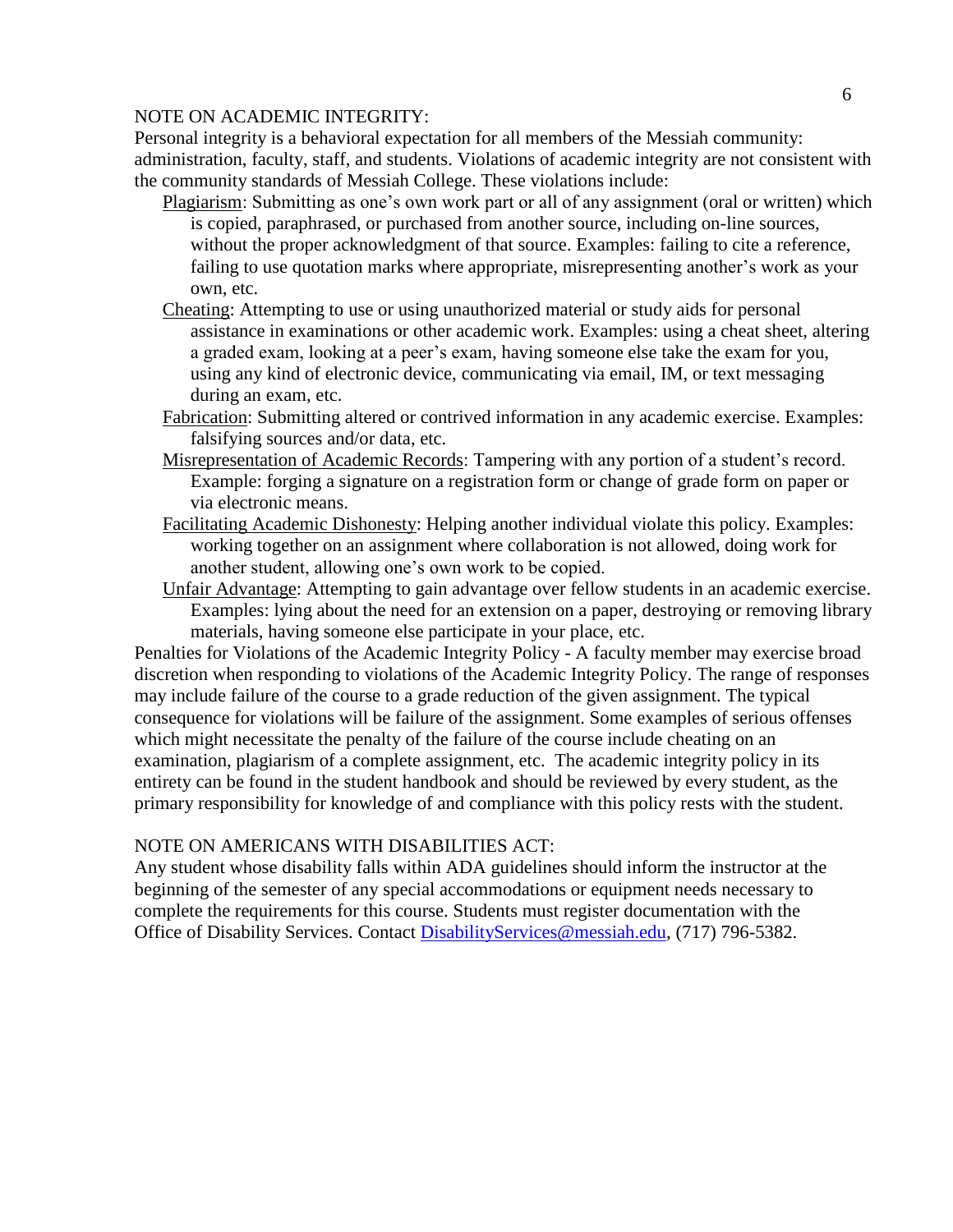# **SCHEDULE**

# [NOTE: ALL DETAILS SUBJECT TO CHANGE]

| Tues., Sept. 1   | Introduction<br>reading: --                                                                                                                                                                                   |
|------------------|---------------------------------------------------------------------------------------------------------------------------------------------------------------------------------------------------------------|
| Thurs., Sept. 3  | The Study of History and the Study of Native Americans<br>reading: Calloway, pp. 1-12;<br>Edmunds, "Native Americans, New Voices"<br>Hoxie, "Thinking Like an Indian"<br>Blackhawk, "Look How Far We've Come" |
| Tues., Sept. 8   | The Study of History and the Study of Native Americans (cont.)<br>reading: --                                                                                                                                 |
| Thurs., Sept. 10 | Pre-Contact History and Culture<br>reading: Calloway, pp. 14-64                                                                                                                                               |
| Tues., Sept. 15  | Pre-Contact History and Culture (cont.)<br>reading:                                                                                                                                                           |
| Thurs., Sept. 17 | The Spanish and Indians in Colonial America<br>reading: Calloway, pp. 78-95, 112-122                                                                                                                          |
| Tues., Sept. 22  | The English and Indians in Colonial America<br>reading: Fisher, all<br>Calloway, pp. 102-111                                                                                                                  |
| Thurs., Sept. 24 | The English and Indians in Colonial America (cont.)<br>reading: --                                                                                                                                            |
| Tues., Sept. 29  | The French and Indians in Colonial America (essays on Fisher DUE)<br>reading: Calloway, pp. 95-101, 122-133                                                                                                   |
| Thurs., Oct. 1   | Indians in the Revolutionary Era<br>reading: Calloway, pp. 152-186, 187-199                                                                                                                                   |
| Tues., Oct. 6    | Indians in the Revolutionary Era (cont.)<br>reading: --                                                                                                                                                       |
| Thurs., Oct. 8   | National Expansion and Indian Revitalization<br>reading: Calloway, pp. 218-237, 249-254                                                                                                                       |
| Tues., Oct. 13   | National Expansion and Indian Revitalization (cont.)<br>reading: --                                                                                                                                           |
| Thurs., Oct. 15  | Removal and the Trail of Tears<br>reading: Calloway, pp. 274-315                                                                                                                                              |
| Tues., Oct. 20   | EXAMPLE XAM #1                                                                                                                                                                                                |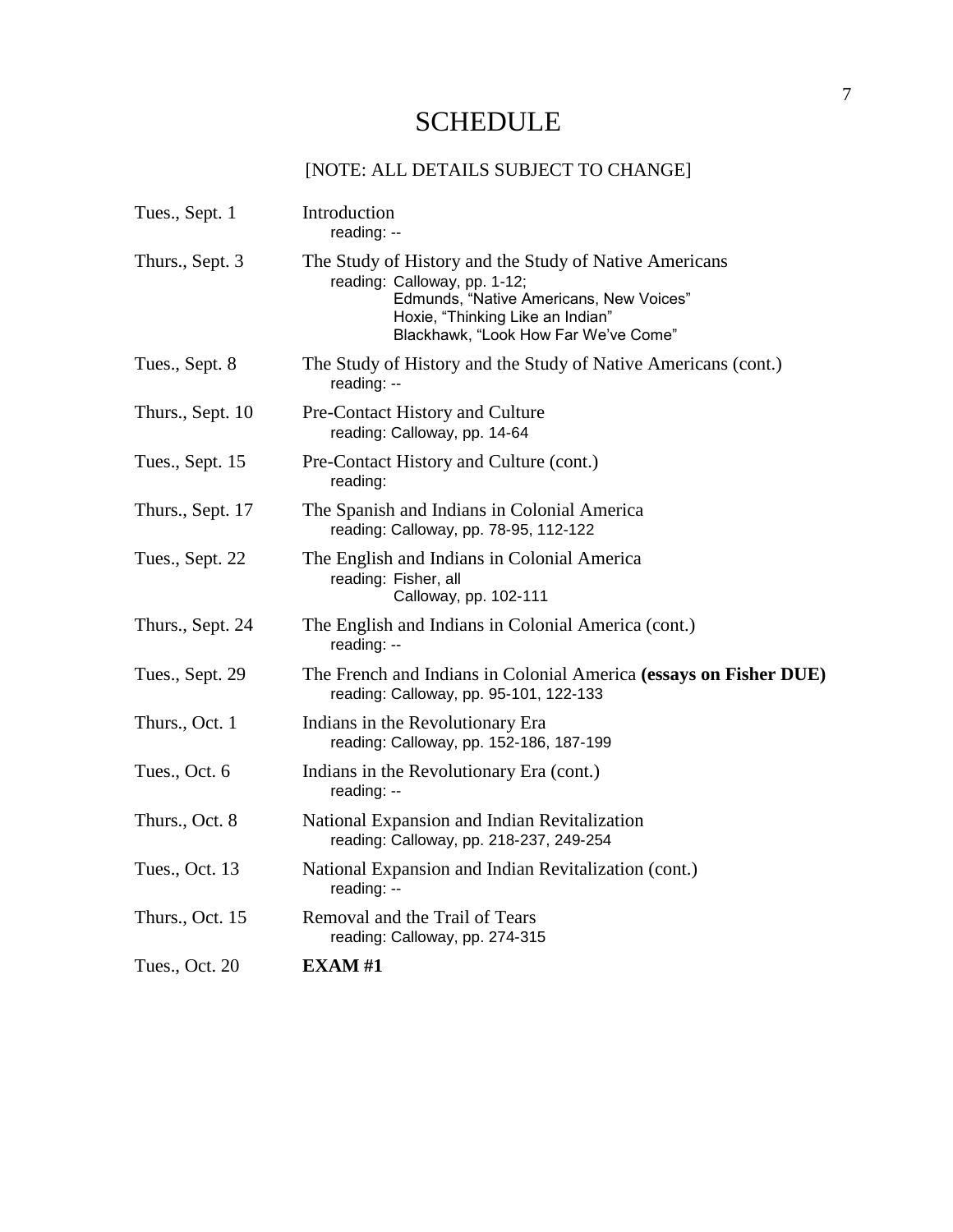| Thurs., Oct. 22<br>Tues., Oct. 27        | No class meeting; mid-fall recess<br>The Plains<br>reading: Calloway, pp. 332-358, 369-384                                                                                                                                                                                                                                                                                                                                                                                                                                                                                                               |
|------------------------------------------|----------------------------------------------------------------------------------------------------------------------------------------------------------------------------------------------------------------------------------------------------------------------------------------------------------------------------------------------------------------------------------------------------------------------------------------------------------------------------------------------------------------------------------------------------------------------------------------------------------|
| Thurs., Oct. 29                          | The Life and Times of Sitting Bull<br>reading: Utley, all.                                                                                                                                                                                                                                                                                                                                                                                                                                                                                                                                               |
| Tues., Nov. 3                            | The Life and Times of Sitting Bull (cont.)<br>reading: --                                                                                                                                                                                                                                                                                                                                                                                                                                                                                                                                                |
| Thurs., Nov. 5                           | The Northwest (essays on Utley DUE)<br>reading: Calloway, pp. 385-396                                                                                                                                                                                                                                                                                                                                                                                                                                                                                                                                    |
| Tues., Nov. 10                           | The Southwest<br>reading: --                                                                                                                                                                                                                                                                                                                                                                                                                                                                                                                                                                             |
| Thurs., Nov. 12                          | The BIA, Dawes Act, and More Indian Revitalization<br>reading: Calloway, pp. 412-469                                                                                                                                                                                                                                                                                                                                                                                                                                                                                                                     |
| Tues., Nov. 17                           | Debate: The Indian New Deal<br>reading: Calloway, pp. 484-494, 510-520; handouts                                                                                                                                                                                                                                                                                                                                                                                                                                                                                                                         |
| Thurs., Nov. 19                          | American Indian Urban Life<br>reading: LaGrand, pp. 1-160; Calloway, pp. 495-505, 520-526                                                                                                                                                                                                                                                                                                                                                                                                                                                                                                                |
| Tues., Nov. 24                           | American Indian Urban Life (cont.)<br>reading: LaGrand, pp. 161-257; Calloway, pp. 505-509, 527-532                                                                                                                                                                                                                                                                                                                                                                                                                                                                                                      |
| Thurs., Nov. 26                          | No class meeting; Thanksgiving recess                                                                                                                                                                                                                                                                                                                                                                                                                                                                                                                                                                    |
| Tues., Dec. 1                            | American Indian image and identity (essays on LaGrand DUE)<br>reading: Philip J. Deloria, "Thinking about Self in a Family Way," The Journal<br>of American History 89 (June 2002): 25-29. Available via Academic Search<br>Complete.<br>Philip J. Deloria, "Three Lives, Two Rivers," Rikkyo American Studies 32<br>(March 2010): 103-128.<br>https://www.rikkyo.ac.jp/research/laboratory/IAS/ras/32/deloria.pdf<br>viewing: Philip J. Deloria, "American Indians in the American Cultural<br>Imagination," Part 1 (start at 8:00) https://vimeo.com/122007513 & Part 2<br>https://vimeo.com/122007917 |
| Thurs., Dec. 3                           | Presentations on Contemporary American Indian Life<br>reading: --                                                                                                                                                                                                                                                                                                                                                                                                                                                                                                                                        |
| Tues., Dec. 8                            | Presentations on Contemporary American Indian Life (cont.)<br>reading: --                                                                                                                                                                                                                                                                                                                                                                                                                                                                                                                                |
| Thurs., Dec. 11                          | Presentations on Contemporary American Indian Life (cont.)<br>reading: --                                                                                                                                                                                                                                                                                                                                                                                                                                                                                                                                |
| <b>Mon., Dec. 14</b><br>$4:00-6:00$ p.m. | <b>EXAM#2</b>                                                                                                                                                                                                                                                                                                                                                                                                                                                                                                                                                                                            |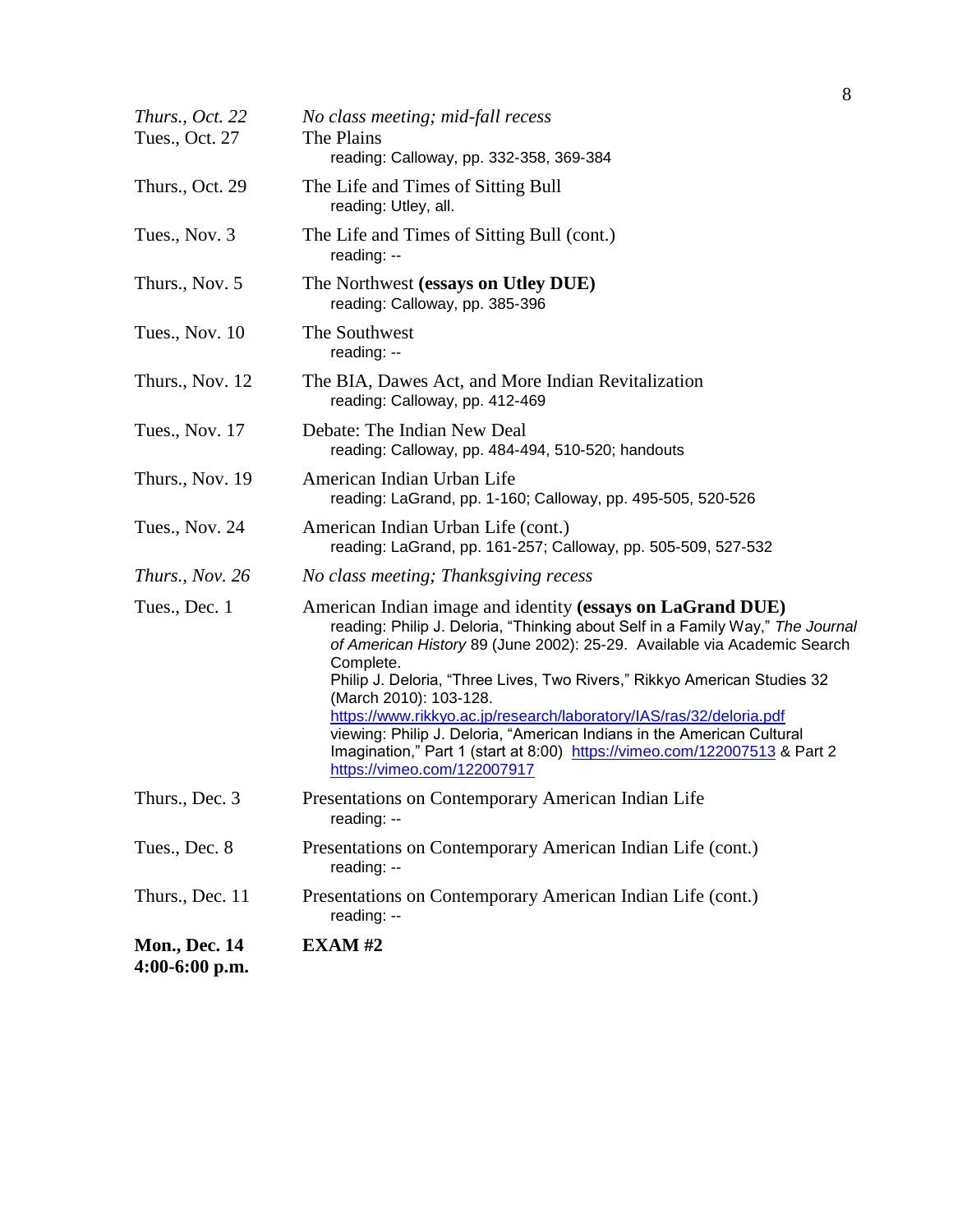#### **APPENDIX: READING QUESTIONS FOR BOOKS**

#### **reading questions for Linford Fisher's** *The Indian Great Awakening*

- 1) What is the book's thesis?
- 2) What types of evidence does Fisher use?
- 3) What were some of the various reasons why some American Indian people were attracted to Christianity?
- 4) What was the relationship between religion and education for Indian people in colonial New England?
- 5) What was the relationship between religion and power for Indian people in colonial New England?
- 6) The Mohegan minister Samson Occum is one the best-known American Indian Christians from the colonial era. According to Fisher, how does Occum compare with lesser-known and perhaps more typical Native Christians?
- 7) In writing about religion, religious experience, and religious change, Fisher uses the terms "conversion," "engagement," and "affiliation." How does he use these terms? In what ways are the meanings of these terms either similar or dissimilar?
- 8) What do you see as the ramifications of the book for our understanding of American Indian history?
- 9) What do you see as the ramifications of the book for our understanding of Christianity?
- 10) For thousands of years, people have been grappling with the question, "What is a Christian?" There have been a range of answers to this question -- focusing on beliefs, doctrines, behaviors, identity, and family or communal belonging, among other things. What does Fisher's book contribute to this question? **(prompt question for essay)**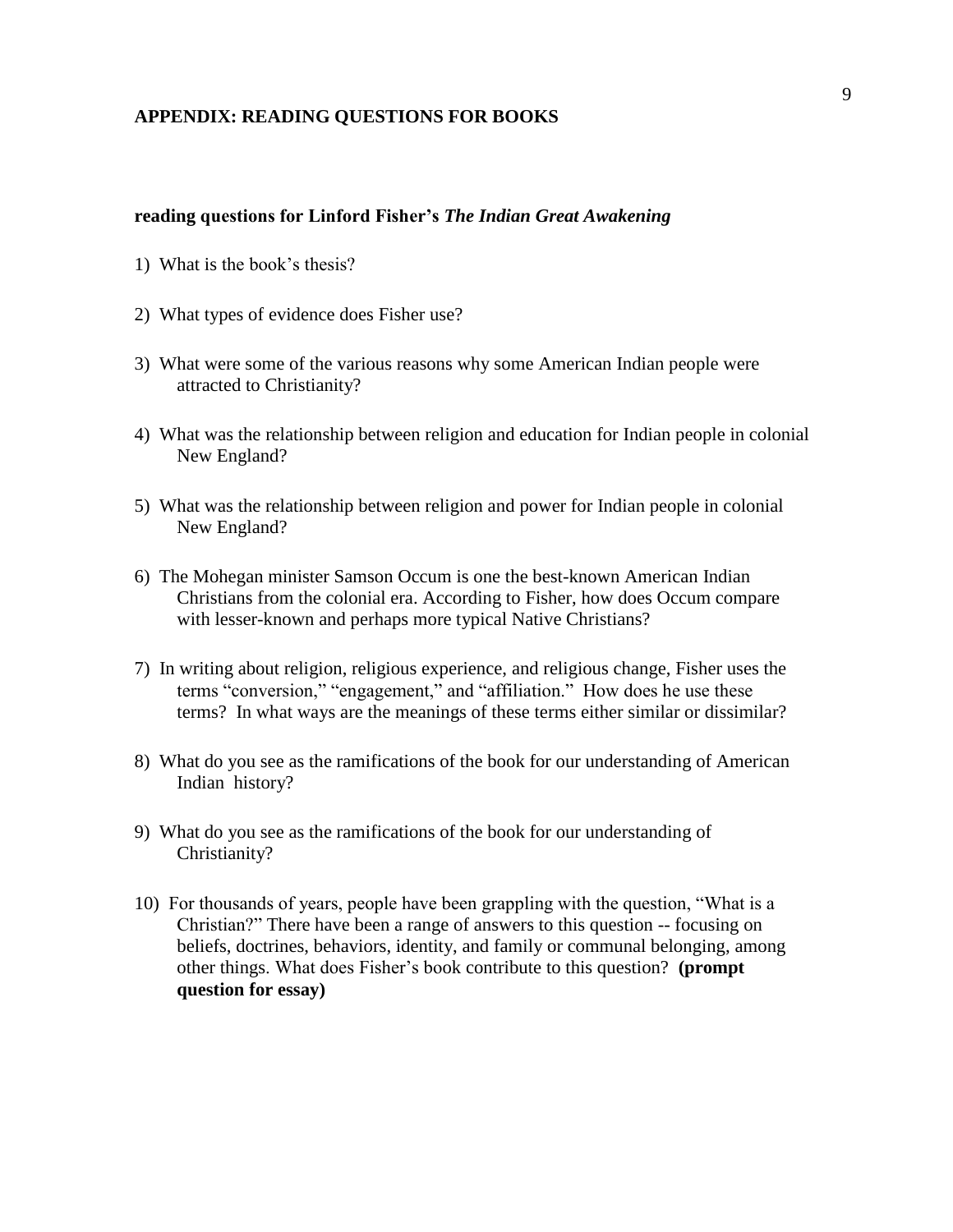#### **reading questions for Robert Utley's** *Sitting Bull*

- 1) What's the role of the White Buffalo Woman in Sioux history?
- 2) What were the major elements of the Sioux way of life in the 19th century?
- 3) What virtues did the Sioux especially value?
- 4) What was the nature of Sioux religion in the 19th century?
- 5) How did the Sioux practice diplomacy? Were they primarily interested in war or peace?
- 6) What role did violence and warfare play in Sioux life?
- 7) How did American and Sioux fighting styles differ?
- 8) How did Sitting Bull view whites?
- 9) How did Sitting Bull's Hunkpapa people view the various other tribes around them?
- 10) Why did the Sioux and Cheyenne warriors win at Little Big Horn?
- 11) What were the experience of Sitting Bull's people with the Bureau of Indian Affairs (BIA) and with reservation life?
- 12) What were Wovoka's teachings? How does Utley interpret the movement he started? How do you interpret it?
- 13) How is Sitting Bull's biography similar and dissimilar to other biographies you've read?
- 14) How is Sitting Bull similar and dissimilar to other heroes seen in history?
- 15) In what ways is Sitting Bull to be considered admirable?
- 16) What kind of leader was Sitting Bull? Was he more successful or unsuccessful? What do we learn about the challenges that American Indian people in the late 19th century faced through examining Sitting Bull's life story? **(prompt question for essay)**